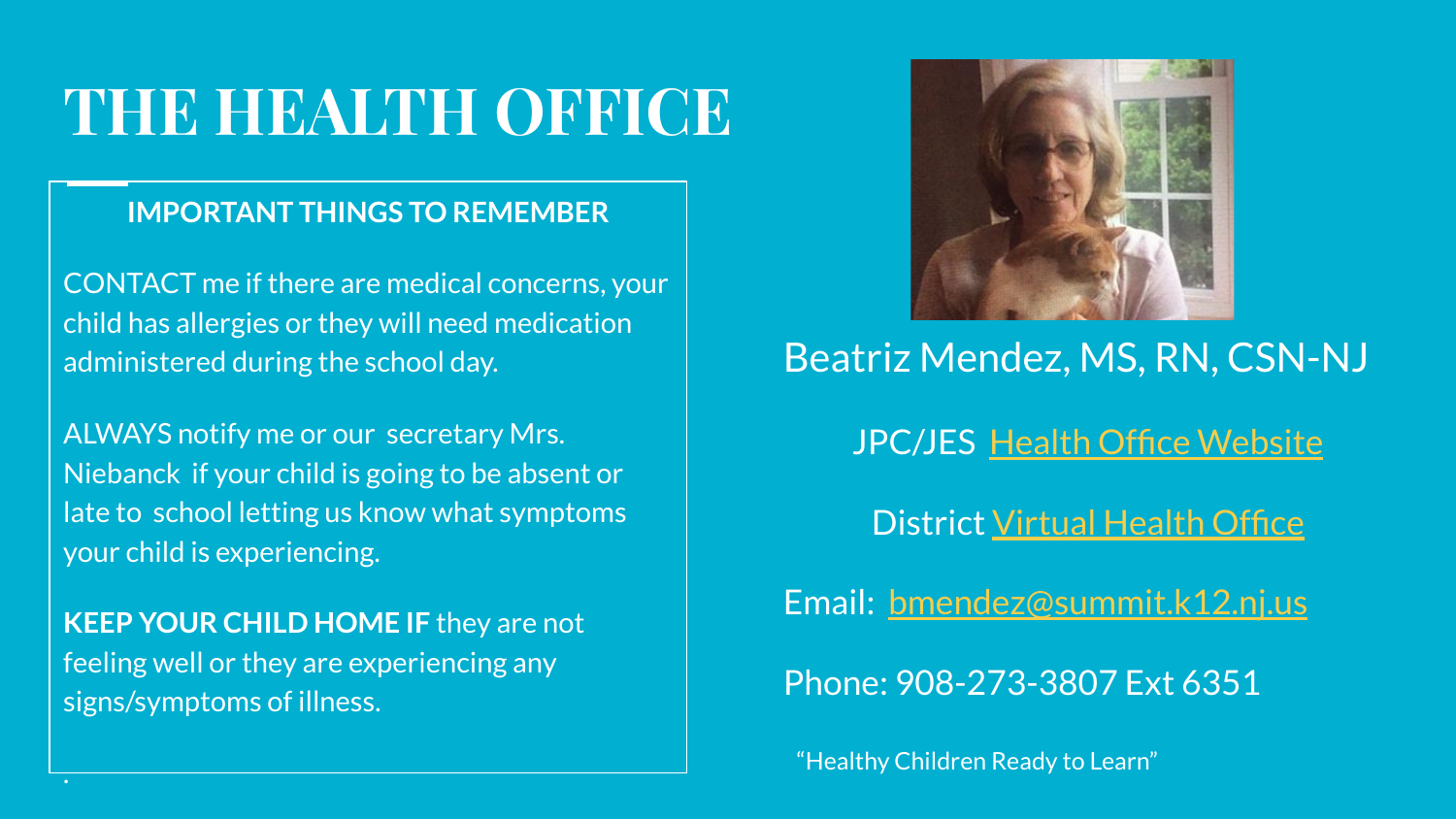# **HEALTH and WELLNESS**

NO FOOD ALLOWED for birthday celebrations

SHARING OF FOOD is not allowed

### HANDWASHING

● Practice often throughout the day washing hands for 20 seconds (Sing Happy Birthday 2 times)

Pack a healthy snack and/or lunch for your child, avoid sweets, candy, salty snacks and opt for fresh fruit and/or vegetables. Please DO NOT send Peanuts/Peanut Butter or Nuts for snack. Always send bottle water with your child.

HEALTH SCREENINGS Height & Weight Blood Pressure Vision & Hearing



In addition it is important to have a [yearly physical exam](https://www.state.nj.us/health/forms/ch-14.pdf) with your child's medical provider and to share the update with the nurse.

[Epipen](https://www.summit.k12.nj.us/uploaded/District_Forms/Health_Forms/epipenform2014.pdf) or [Asthma](https://www.summit.k12.nj.us/uploaded/District_Forms/Health_Forms/epipenform2014.pdf) Inhalers require yearly renewed orders for administration [FORMS](https://www.summit.k12.nj.us/departments/health-services/medical-forms). Medical orders do not carry over from a previous school year, they must be renewed annually.

ALL health records are CONFIDENTIAL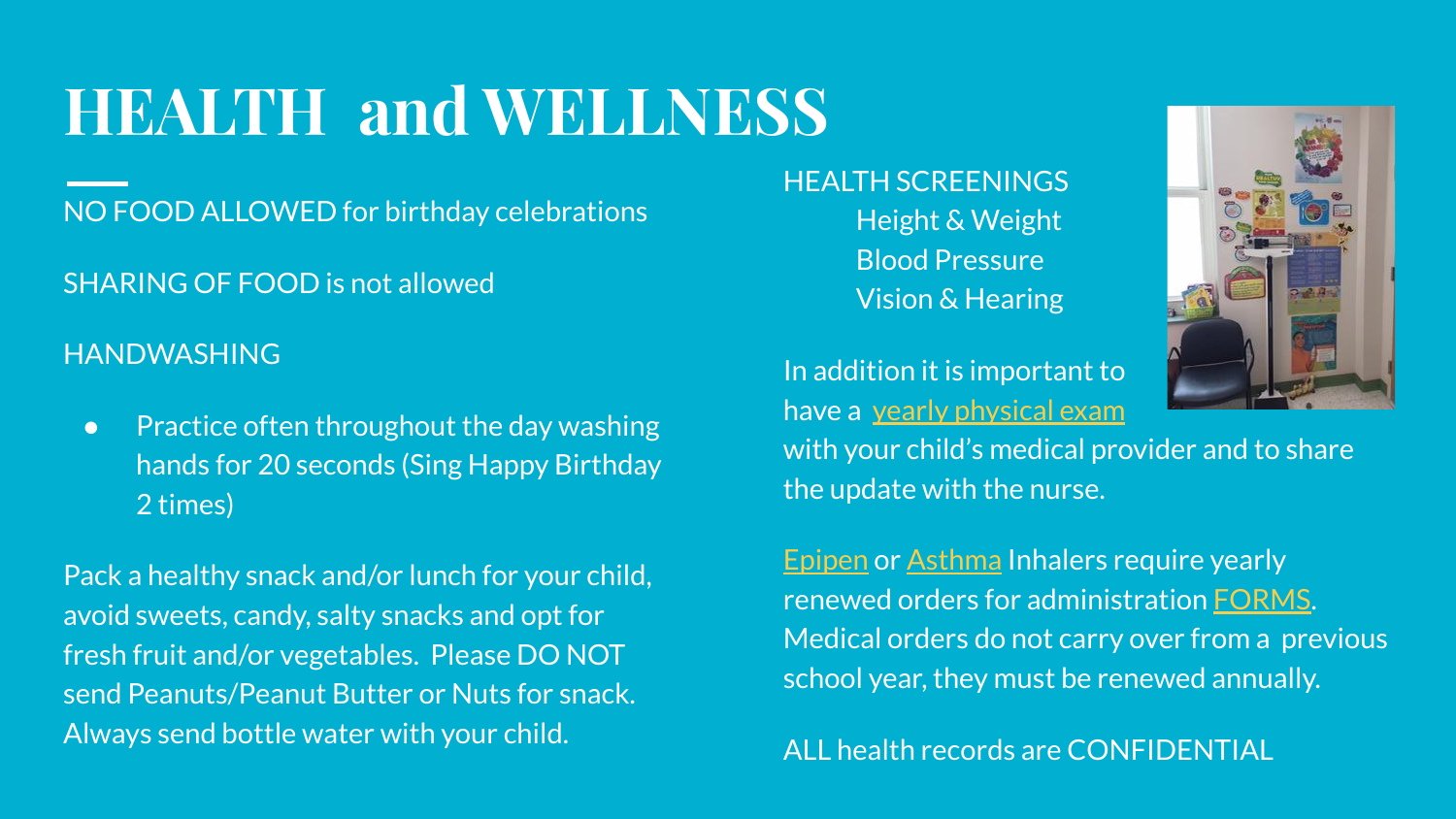## **HEALTH and WELLNESS**

**Students entering the school district for the first time are required to provide:**

- **● Proof of [Immunizations,](https://www.nj.gov/health/cd/documents/imm_requirements/k12_parents.pdf) [Health History](https://www.summit.k12.nj.us/uploaded/District_Forms/Health_Forms/HealthQuestionEng.pdf) [Questionnaire](https://www.summit.k12.nj.us/uploaded/District_Forms/Health_Forms/HealthQuestionEng.pdf) completed by a parent and a current [Physical Exam](https://www.summit.k12.nj.us/uploaded/District_Forms/Health_Forms/prek5physicalforms.pdf) signed/stamped by your child's private medical provider**
- **● [LINK TO HEALTH MEDICAL FORMS](https://www.summit.k12.nj.us/departments/health-services/medical-forms)**

**A [Medication Administration Form](https://www.summit.k12.nj.us/uploaded/District_Forms/Health_Forms/MedicationAdministration14.pdf) completed by your child's medical provider and signed by the parent for any medical necessary medication to be administered in school (including any over the counter & sunscreen** 

**STAY TUNED … ALL changes to our Health Guidelines will be promptly sent to you.**

**IMPORTANT to have someone available to promptly pick up your child in case of illness or injury. Pick up from the health office will be at the Jefferson side where students come in and are** 

**dismissed.**

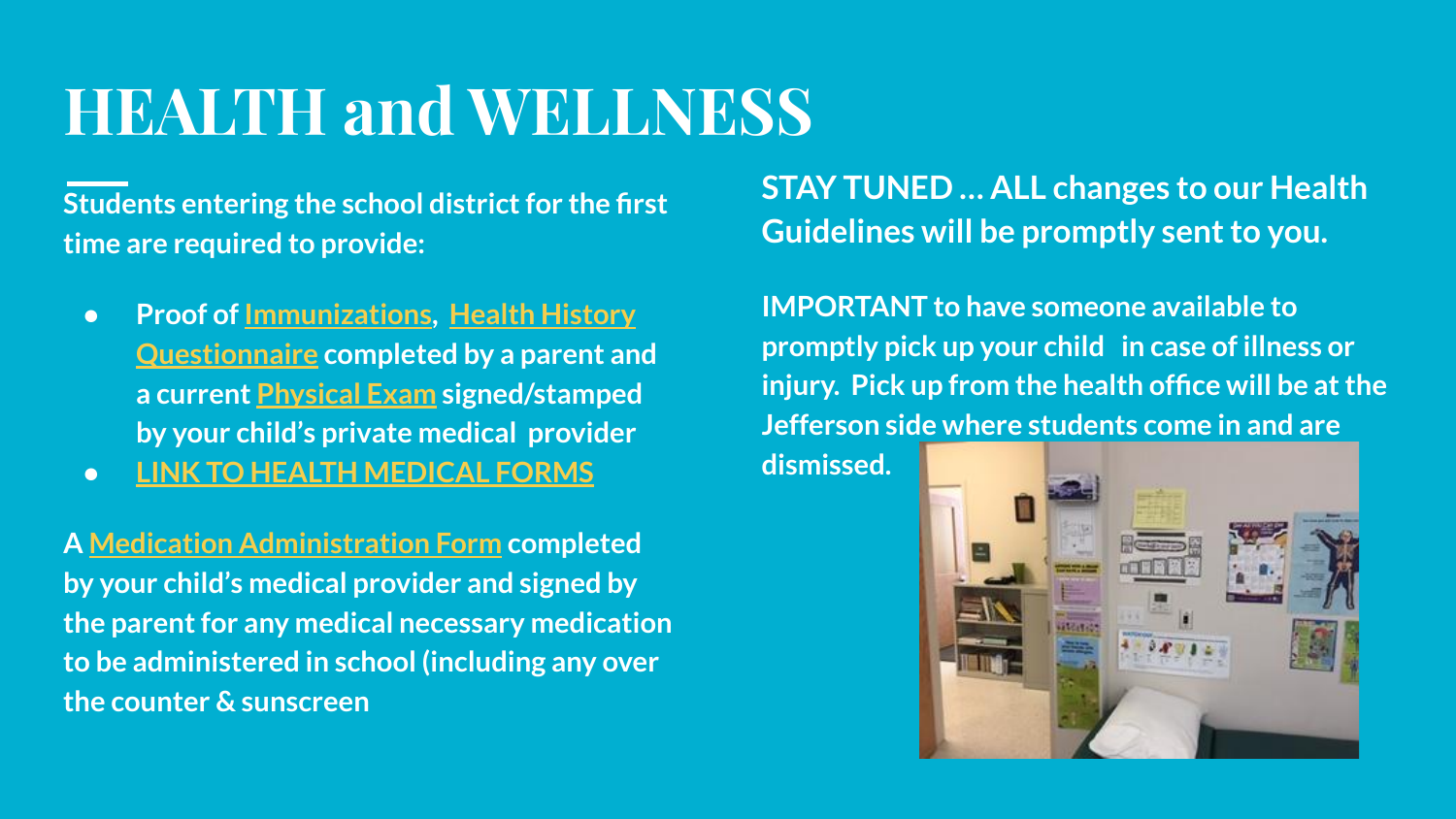# **Protocol during the COVID-19 Pandemic**

Explain to your child that if they are not feeling well and/or coughing in school, a face covering likely still be required in the health office.

Currently our schools are mask optional, a properly fitted mask is best if your child is sent to school wearing one.

Pocial distancing is still recommended in large gatherings.

Please reach out should you have any specific question or concerns regarding current guidelines. If your child is vaccinated or has had COVID-19 please inform the nurse.

[NJ Department of Health](https://covid19.nj.gov/) and our [Regional Health](https://www.westfieldnj.gov/health) [Department](https://www.westfieldnj.gov/health) provides us with the latest most up-to date guidance as recommended by the CDC taking into consideration the level of disease within the community and region. Guidance often changes so stay tuned for updates and notifications.

#### STAY HOME and call the school nurse:

- If you or you child test positive for COVID-19 and complete the google form
- [Report a positive test for your child](https://docs.google.com/forms/d/e/1FAIpQLSefv_Sflor7ycF4bLjmN17g9sQmUeOA3y5CYHt9XOr5AFWM8Q/viewform)

[Report a close contact with a positive individual](https://docs.google.com/forms/d/e/1FAIpQLSdCjc7cPL92OIErix3VExMoG3pWcPu-5uJ8DWnUEYL3GMmBfw/viewform)